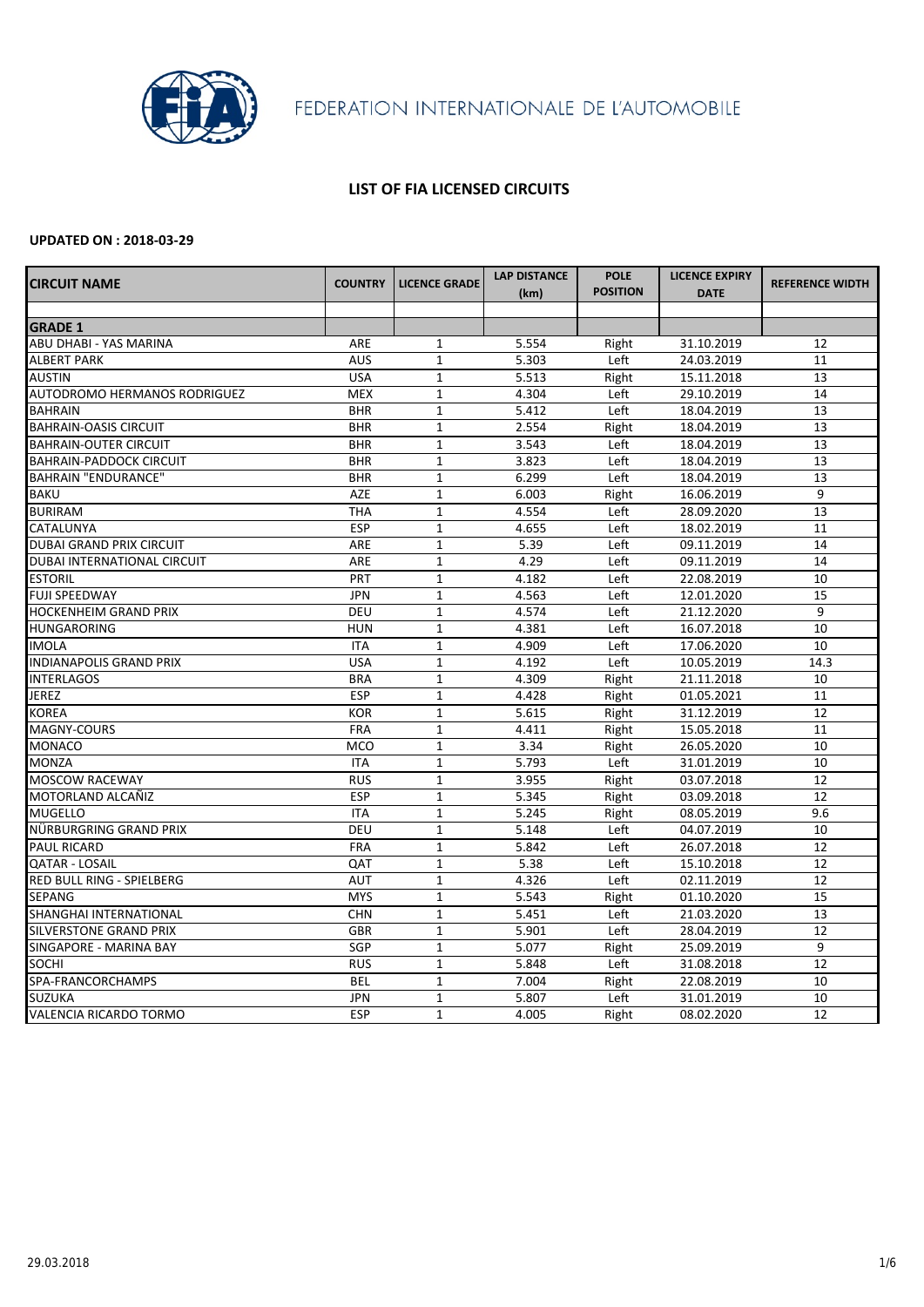

## **LIST OF FIA LICENSED CIRCUITS**

| <b>CIRCUIT NAME</b>              | <b>COUNTRY</b> | <b>LICENCE GRADE</b> | <b>LAP DISTANCE</b> | <b>POLE</b>     | <b>LICENCE EXPIRY</b> | <b>REFERENCE WIDTH</b> |
|----------------------------------|----------------|----------------------|---------------------|-----------------|-----------------------|------------------------|
|                                  |                |                      | (km)                | <b>POSITION</b> | <b>DATE</b>           |                        |
| <b>GRADE 2</b>                   |                |                      |                     |                 |                       |                        |
| ABU DHABI - YAS MARINA - TRACK 2 | ARE            | 2                    | 4.73                | Right           | 31.10.2019            | 12                     |
| <b>ADRIA</b>                     | <b>ITA</b>     | $\overline{2}$       | 2.702               | Right           | 19.04.2021            | 11                     |
| <b>ALGARVE</b>                   | PRT            | $\overline{2}$       | 4.684               | Left            | 01.06.2018            | 14                     |
| <b>ANDERSTORP</b>                | <b>SWE</b>     | $\overline{2}$       | 4.025               | Left            | 28.05.2018            | 10                     |
| <b>ASSEN NATIONAL CIRCUIT</b>    | <b>NLD</b>     | $\overline{2}$       | 4.555               | Left            | 08.04.2021            | 10                     |
| <b>AUTOPOLIS</b>                 | <b>JPN</b>     | $\overline{2}$       | 4.674               | Right           | 27.03.2021            | 12                     |
| <b>BARBER MOTORSPORTS PARK</b>   | <b>USA</b>     | $\overline{2}$       | 3.808               | Right           | 17.03.2020            | 12                     |
| <b>BRANDS HATCH - INDY</b>       | <b>GBR</b>     | $\overline{2}$       | 1.944               | Right           | 22.06.2018            | 9                      |
| <b>BRANDS HATCH GRAND PRIX</b>   | <b>GBR</b>     | $\overline{2}$       | 3.916               | Right           | 22.06.2018            | 9                      |
| <b>BRNO</b>                      | <b>CZE</b>     | $\overline{2}$       | 5.403               | Left            | 15.04.2020            | 15                     |
| CANADIAN TYRE MOTORSPORT PARK    | CAN            | $\overline{2}$       | 3.957               | Right           | 01.07.2019            | 12                     |
| <b>CATALUNYA "SHORT CIRCUIT</b>  | <b>ESP</b>     | $\overline{2}$       | 2.977               | Left            | 13.02.2019            | 11                     |
| <b>DIJON-PRENOIS</b>             | <b>FRA</b>     | $\overline{2}$       | 3.801               | Right           | 21.04.2020            | 12                     |
| <b>DONINGTON PARK</b>            | <b>GBR</b>     | $\overline{2}$       | 4.003               | Right           | 21.05.2018            | 10                     |
| EUROSPEEDWAY LAUSITZ GRAND PRIX  | <b>DEU</b>     | $\overline{2}$       | 4.567               | Right           | 12.05.2019            | 12                     |
| <b>INJE</b>                      | <b>KOR</b>     | $\overline{2}$       | 3.908               | Left            | 29.07.2019            | 14                     |
| <b>JARAMA</b>                    | <b>ESP</b>     | $\overline{2}$       | 3.85                | Right           | 23.01.2020            | 12                     |
| <b>KYALAMI</b>                   | ZAF            | $\overline{2}$       | 4.522               | Left            | 18.08.2019            | 11                     |
| <b>LAGUNA SECA RACEWAY</b>       | <b>USA</b>     | $\overline{2}$       | 3.581               | Left            | 16.05.2020            | 9                      |
| LE MANS 24 HEURES                | <b>FRA</b>     | $\overline{2}$       | 13.626              | Left            | 10.06.2019            | 8                      |
| LE MANS BUGATTI                  | <b>FRA</b>     | $\overline{2}$       | 4.18                | Left            | 11.06.2020            | 9                      |
| LEDENON                          | <b>FRA</b>     | $\overline{2}$       | 3.14                | Right           | 08.09.2019            | 12                     |
| <b>LIME ROCK</b>                 | <b>USA</b>     | $\overline{2}$       | 2.448               | Right           | 05.02.2019            | 9                      |
| LONG BEACH                       | <b>USA</b>     | $\overline{2}$       | 3.168               | Left            | 06.04.2018            | 12.5                   |
| <b>MADRAS</b>                    | <b>IND</b>     | $\overline{2}$       | 3.117               | Left            | 21.07.2020            | 11                     |
| <b>MARRAKECH FE</b>              | <b>MAR</b>     | $\overline{2}$       | 2.971               | Right           | 13.01.2020            | 10                     |
| <b>MEXICO FE</b>                 | <b>MEX</b>     | $\overline{2}$       | 2.093               | Left            | 11.03.2020            | 10                     |
| MID-OHIO                         | <b>USA</b>     | $\overline{2}$       | 3.6                 | Left            | 18.05.2020            | 10                     |
| <b>MISANO ADRIATICO</b>          | <b>ITA</b>     | $\overline{2}$       | 4.048               | Left            | 12.05.2020            | 12                     |
| MISANO ADRIATICO (LONG TRACK)    | <b>ITA</b>     | $\overline{2}$       | 4.226               | Right           | 12.05.2020            | 12                     |
| <b>MOST</b>                      | <b>CZE</b>     | $\overline{2}$       | 4.219               | Left            | 08.04.2020            | 12                     |
| <b>NAVARRA</b>                   | <b>ESP</b>     | $\overline{2}$       | 3.933               | Left            | 09.06.2020            | 12                     |
| NINGBO SPEEDPARK                 | <b>CHN</b>     | $\overline{2}$       | 4.01                | Right           | 02.08.2020            | 14                     |
| <b>NOGARO</b>                    | <b>FRA</b>     | $\overline{2}$       | 3.636               | Right           | 21.02.2019            | 12                     |
| Nola                             | <b>USA</b>     | $\overline{2}$       | 4.303               | Left            | 31.03.2018            | 12                     |
| <b>NORISRING</b>                 | <b>DEU</b>     | $\overline{2}$       | 2.3                 | Left            | 11.07.2019            | 13                     |
| NÜRBURGRING SPRINT STRECKE       | <b>DEU</b>     | $\overline{2}$       | 3.629               | Left            | 04.07.2019            | 10                     |
| NÜRBURGRING "OLDTIMER"           | <b>DEU</b>     | $\overline{2}$       | 4.638               | Left            | 04.07.2019            | 10                     |
| OSCHERSLEBEN MOTORSPORT ARENA    | <b>DEU</b>     | $\overline{2}$       | 3.696               |                 | 01.09.2019            | 11                     |
| <b>PEN BAY</b>                   | <b>TPE</b>     | $\overline{2}$       | 3.527               | Right           | 23.09.2019            | 10                     |
| <b>RED BULL RING SHORT TRACK</b> | <b>AUT</b>     | $\overline{2}$       | 2.338               | Right<br>Left   | 02.11.2019            | 12                     |
|                                  |                | $\overline{2}$       |                     |                 |                       | 12                     |
| ROAD AMERICA - ELKHART LAKE      | <b>USA</b>     |                      | 6.477               | Left            | 15.01.2020            |                        |
| <b>ROAD ATLANTA</b>              | <b>USA</b>     | $\overline{2}$       | 4.09                | Left            | 15.04.2018            | 12                     |
| ROCKINGHAM SPDWY INT. LONG       | <b>GBR</b>     | $\overline{2}$       | 3.123               | Right           | 18.04.2019            | 12                     |
| ROCKINGHAM SPDWY INT. SHORT      | <b>GBR</b>     | $\overline{2}$       | 3.122               | Right           | 18.04.2019            | 12                     |
| ROCKINGHAM SPDWY OVAL            | <b>GBR</b>     | $\overline{2}$       | 2.38                | Left            | 18.04.2019            | 18                     |
| SACHSENRING                      | <b>DEU</b>     | $\overline{2}$       | 3.645               | Left            | 08.07.2018            | 12                     |
| <b>SEBRING</b>                   | <b>USA</b>     | $\overline{2}$       | 6.019               | Left            | 31.08.2020            | 12                     |
| <b>SEPANG NORTH CIRCUIT</b>      | <b>MYS</b>     | $\overline{2}$       | 2.807               | Left            | 01.10.2020            | 11                     |
| SHANGHAI INTERNATIONAL TRACK 3   | <b>CHN</b>     | $\overline{2}$       | 4.603               | Left            | 21.03.2020            | 13                     |
| SILVERSTONE INTERNATIONAL        | <b>GBR</b>     | $\overline{2}$       | 5.901               | Left            | 28.04.2019            | 15                     |
| <b>SILVERSTONE NATIONAL</b>      | <b>GBR</b>     | $\overline{2}$       | 5.901               | Left            | 28.04.2019            | 12                     |
| <b>SNETTERTON</b>                | <b>GBR</b>     | $\overline{2}$       | 3.141               | Right           | 30.07.2019            | 10                     |
| <b>SONOMA RACEWAY</b>            | <b>USA</b>     | $\overline{2}$       | 3.685               | Left            | 23.06.2020            | 10                     |
| St. PETERSBURG                   | <b>USA</b>     | $\overline{2}$       | 2.91                | Right           | 09.03.2020            | 8                      |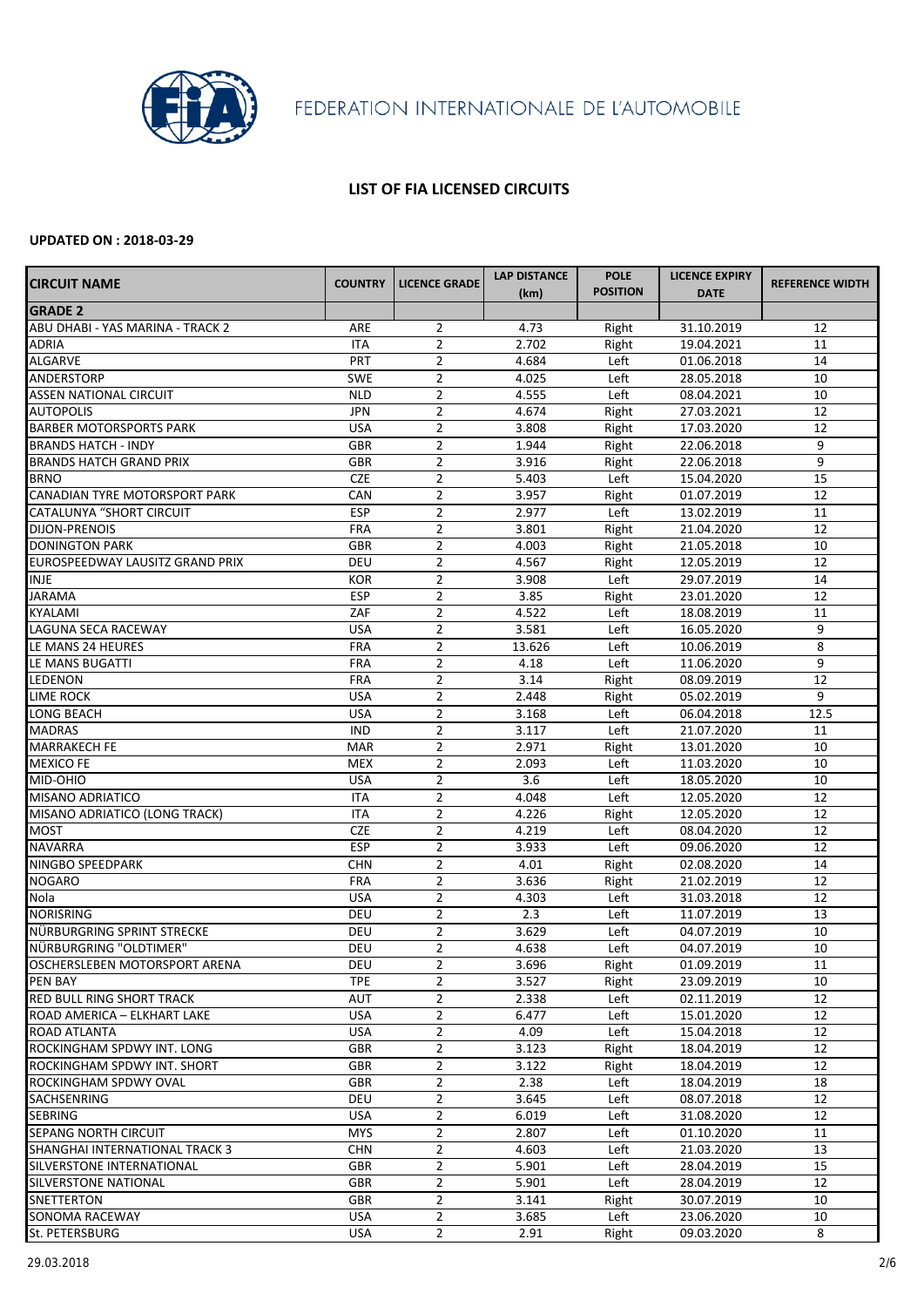

## **LIST OF FIA LICENSED CIRCUITS**

| <b>CIRCUIT NAME</b>               | <b>COUNTRY</b> | <b>LICENCE GRADE</b> | <b>LAP DISTANCE</b> | <b>POLE</b>     | <b>LICENCE EXPIRY</b> | <b>REFERENCE WIDTH</b> |
|-----------------------------------|----------------|----------------------|---------------------|-----------------|-----------------------|------------------------|
|                                   |                |                      | (km)                | <b>POSITION</b> | <b>DATE</b>           |                        |
| <b>SUGO</b>                       | <b>JPN</b>     | $\overline{2}$       | 3.704               | Right           | 31.10.2020            | 10                     |
| SURFERS PARADISE, QUEENSLAND      | <b>AUS</b>     | $\overline{2}$       | 2.984               | Left            | 28.08.2018            | 9.5                    |
| SUZUKA "EAST COURSE"              | <b>JPN</b>     | $\overline{2}$       | 2.243               | Left            | 31.01.2019            | 10                     |
| <b>SYDNEY MOTORSPORT PARK</b>     | <b>AUS</b>     | $\overline{2}$       | 3.93                | Left            | 20.06.2021            | 11                     |
| <b>TAUPO</b>                      | <b>NZL</b>     | 2                    | 3.321               | Right           | 01.08.2019            | 12                     |
| <b>TERMAS DE RIO HONDO</b>        | ARG            | $\overline{2}$       | 4.806               | Left            | 17.07.2019            | 16                     |
| <b>TIANMA SHAOXING</b>            | <b>CHN</b>     | $\overline{2}$       | 3.238               | Right           | 30.05.2018            | 12                     |
| <b>TOKACHI</b>                    | <b>JPN</b>     | 2                    | 5.091               | Left            | 01.11.2020            | 14                     |
| <b>TOKACHI - SHORT LAYOUT</b>     | <b>JPN</b>     | $\overline{2}$       | 3.405               | Left            | 21.12.2020            | 14                     |
| <b>TORONTO LAKESHORE CIRCUIT</b>  | <b>CAN</b>     | $\overline{2}$       | 2.87                | Right           | 12.07.2020            | 10                     |
| TWIN RING MOTEGI GRAND PRIX       | JPN.           | $\overline{2}$       | 4.801               | Left            | 31.10.2020            | 12                     |
| <b>UMBRIA-MAGIONE</b>             | <b>ITA</b>     | $\overline{2}$       | 2.505               | Left            | 14.04.2018            | 11                     |
| VALENCIA RICARDO TORMO - EXTERNAL | <b>ESP</b>     | $\overline{2}$       | 3.036               | Right           | 08.02.2020            | 10                     |
| <b>VALLELUNGA INTERNATIONAL</b>   | <b>ITA</b>     | $\overline{2}$       | 4.085               | Right           | 07.05.2018            | 11.5                   |
| <b>VALLELUNGA JUNIOR</b>          | <b>ITA</b>     | $\overline{2}$       | 3.228               | Right           | 07.05.2018            | 11.5                   |
| VIRGINIA INT. RACEWAY - ALTON     | <b>USA</b>     | $\overline{2}$       | 5.248               | Right           | 10.01.2019            | 10                     |
| <b>WATKINS GLEN</b>               | <b>USA</b>     | 2                    | 5.552               | Right           | 08.06.2019            | 12                     |
| <b>ZANDVOORT</b>                  | <b>NLD</b>     | $\overline{2}$       | 4.307               | Left            | 30.05.2020            | 9.5                    |
| <b>ZHUHAI</b>                     | <b>CHN</b>     | $\overline{2}$       | 4.318               | Left            | 05.08.2019            | 12                     |
| <b>ZOLDER</b>                     | <b>BEL</b>     | 2                    | 4                   | Left            | 24.04.2018            | 10                     |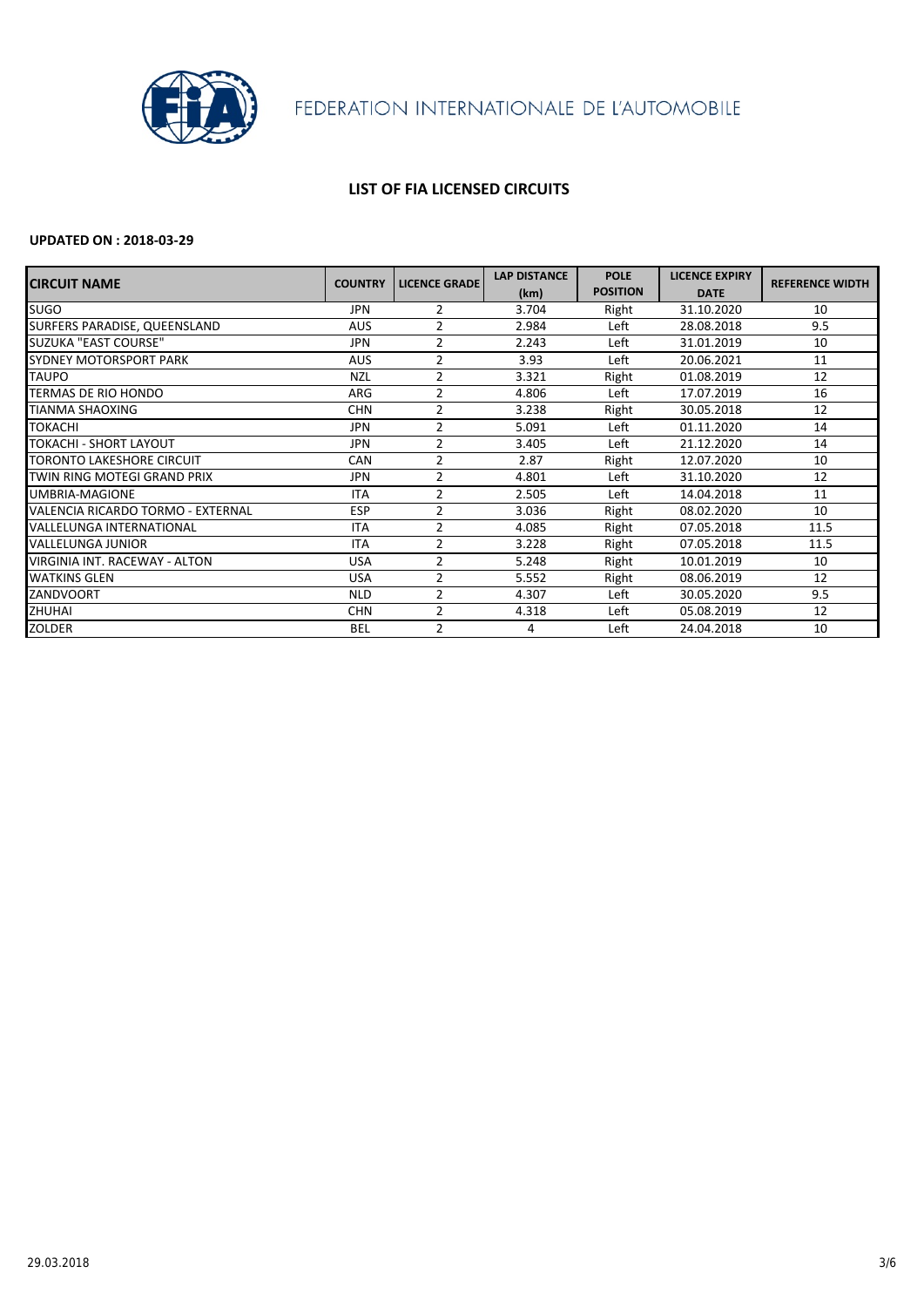

### **LIST OF FIA LICENSED CIRCUITS**

| <b>CIRCUIT NAME</b>             | <b>COUNTRY</b> | <b>LICENCE GRADE</b> | <b>LAP DISTANCE</b> | <b>POLE</b>     | <b>LICENCE EXPIRY</b> | <b>REFERENCE WIDTH</b> |
|---------------------------------|----------------|----------------------|---------------------|-----------------|-----------------------|------------------------|
|                                 |                |                      | (km)                | <b>POSITION</b> | <b>DATE</b>           |                        |
| <b>GRADE 3</b>                  |                |                      |                     |                 |                       |                        |
| ADELAIDE-PARKLANDS              | <b>AUS</b>     | 3                    | 3.22                | Left            | 26.02.2021            | 11                     |
| <b>BANGSEAN</b>                 | <b>THA</b>     | $\overline{3}$       | 3.74                | Left            | 27.06.2018            | 8.2                    |
| <b>BARBAGALLO</b>               | <b>AUS</b>     | 3                    | 2.41                | Right           | 09.04.2021            | 9                      |
| <b>BERLIN FORMULA E</b>         | DEU            | 3                    | 1.926               | Right           | 09.06.2020            | 10                     |
| <b>CROFT</b>                    | <b>GBR</b>     | 3                    | 3.38                | Right           | 23.02.2019            | 10                     |
| <b>DUBAI CLUB CIRCUIT</b>       | ARE            | 3                    | 2.46                | Left            | 09.11.2019            | 14                     |
| <b>DUBAI NATIONAL CIRCUIT</b>   | ARE            | 3                    | 3.56                | Left            | 09.11.2019            | 14                     |
| <b>FRANCIACORTA</b>             | <b>ITA</b>     | 3                    | 2.519               | Left            | 01.09.2020            | 12                     |
| <b>HAMPTON DOWNS</b>            | <b>NZL</b>     | 3                    | 2.63                | Right           | 01.08.2019            | 12                     |
| <b>HIDDEN VALLEY</b>            | <b>AUS</b>     | 3                    | 2.87                | Left            | 01.06.2021            | 12                     |
| <b>HIGHLAND MOTORSPORT PARK</b> | <b>NZL</b>     | 3                    | 3.932               | Right           | 01.08.2019            | 12                     |
| HONE KONG FORMULA E             | <b>HKG</b>     | 3                    | 1.86                | Left            | 01.12.2018            | 10                     |
| <b>KNOCKHILL</b>                | <b>GBR</b>     | 3                    | 2.09                | Right           | 23.02.2019            | 9.5                    |
| <b>MACAU</b>                    | <b>CHN</b>     | 3                    | 6.12                | Right           | 17.11.2018            | 9                      |
| <b>MANFEILD</b>                 | <b>NZL</b>     | 3                    | 3.03                | Left            | 01.08.2019            | 12                     |
| <b>MANTORP PARK</b>             | <b>SWE</b>     | 3                    | 3.106               | Left            | 28.05.2018            | 12                     |
| <b>MONACO FORMULA E</b>         | <b>MCO</b>     | 3                    | 1.765               | Right           | 07.05.2018            | $\overline{7}$         |
| <b>MONTREAL FORMULA E</b>       | CAN            | 3                    | 2.745               | Left            | 28.07.2018            | 10                     |
| <b>MOSCOW REGION</b>            | <b>RUS</b>     | 3                    | 2.29                | Right           | 04.06.2018            | 8                      |
| MOUNT PANORAMA - BATHURST       | <b>AUS</b>     | 3                    | 6.213               | Left            | 24.08.2018            | 9                      |
| <b>NEW YORK FORMULA E</b>       | <b>USA</b>     | 3                    | 1.95                | Left            | 14.07.2018            | 8                      |
| <b>NEWCASTLE STREET</b>         | <b>AUS</b>     | 3                    | 2.629               | Right           | 16.10.2020            | 10                     |
| <b>NURBURGRING NORDSCHLEIFE</b> | <b>DEU</b>     | 3                    | 25.888              | Right           | 25.04.2019            | 8                      |
| <b>OULTON PARK</b>              | <b>GBR</b>     | 3                    | 4.332               | Right           | 13.04.2020            | 9                      |
| <b>PARIS FE</b>                 | <b>FRA</b>     | 3                    | 1.921               | Left            | 22.04.2020            | 10                     |
| <b>PAU VILLE</b>                | <b>FRA</b>     | 3                    | 2.76                | Right           | 31.05.2019            | 8.5                    |
| PHILLIP ISLAND                  | <b>AUS</b>     | 3                    | 4.461               | Right           | 09.11.2018            | 10                     |
| <b>POZNAN</b>                   | POL            | 3                    | 4.083               | Right           | 01.03.2019            | 12                     |
| <b>PUEBLA</b>                   | <b>MEX</b>     | 3                    | 3.24                | Right           | 29.05.2020            | 12                     |
| <b>PUKEKOHE PARK</b>            | <b>NZL</b>     | 3                    | 2.8                 | Right           | 01.08.2019            | 12                     |
| PUNTA DEL ESTE FORMULA E        | <b>URY</b>     | 3                    | 2.875               | Left            | 12.12.2020            | 9                      |
| <b>QUEENSLAND RACEWAY</b>       | <b>AUS</b>     | $\overline{3}$       | 3.126               | Right           | 22.07.2021            | 10                     |
| ROME FORMULA E                  | <b>ITA</b>     | 3                    | 2.87                | Right           | 12.04.2019            | 12                     |
| <b>RUAPUNA</b>                  | <b>NZL</b>     | $\overline{3}$       | 3.33                | Left            | 01.08.2019            | 10.5                   |
| <b>SALZBURGRING</b>             | <b>AUT</b>     | 3                    | 4.241               | Left            | 05.04.2018            | 10                     |
| <b>SAMSUNG SPEEDWAY</b>         | <b>KOR</b>     | 3                    | 4.346               | Right           | 08.04.2019            | 11                     |
| SANDOWN                         | <b>AUS</b>     | 3                    | 3.1                 | Left            | 02.09.2018            | 10                     |
| <b>SANTIAGO FORMULA-E</b>       | <b>CHL</b>     | 3                    | 2.47                | Left            | 03.02.2019            | 10                     |
| <b>SENTUL</b>                   | <b>IDN</b>     | 3                    | 3.965               | Left            | 11.04.2018            | 15                     |
| <b>SYDNEY OLYMPIC PARK</b>      | <b>AUS</b>     | $\overline{3}$       | 3.42                | Left            | 03.12.2018            | 12                     |
| <b>SYMMONS PLAINS</b>           | <b>AUS</b>     | 3                    | 2.44                | Left            | 26.03.2021            | 9                      |
| <b>TERETONGA</b>                | <b>NZL</b>     | 3                    | 2.61                | Left            | 01.08.2019            | 10                     |
| <b>THRUXTON</b>                 | <b>GBR</b>     | 3                    | 3.792               | Right           | 08.02.2020            | 14                     |
| <b>TIMARU</b>                   | <b>NZL</b>     | $\overline{3}$       | 2.4                 | Right           | 01.08.2019            | 10                     |
| <b>TOWNSVILLE</b>               | <b>AUS</b>     | 3                    | 3.22                | Right           | 09.07.2021            | 10                     |
| <b>TROIS-RIVIERES</b>           | CAN            | 3                    | 2.4                 | Right           | 10.08.2020            | 9                      |
| <b>VARANO DE MELEGARI</b>       | <b>ITA</b>     | 3                    | 2.36                | Right           | 25.11.2018            | 10                     |
| <b>VELO CITTA</b>               | <b>BRA</b>     | $\overline{3}$       | 3.493               | Right           | 09.02.2021            | 12                     |
| <b>VILA REAL</b>                | <b>PRT</b>     | 3                    | 4.755               | Right           | 23.06.2020            | 9                      |
| <b>WINTON</b>                   | <b>AUS</b>     | 3                    | $\mathbf{3}$        | Left            | 01.06.2021            | 9                      |
| <b>ZURICH FORMULA-E</b>         | <b>CHE</b>     | $\overline{3}$       | 2.4                 | Left            | 10.06.2019            | 8                      |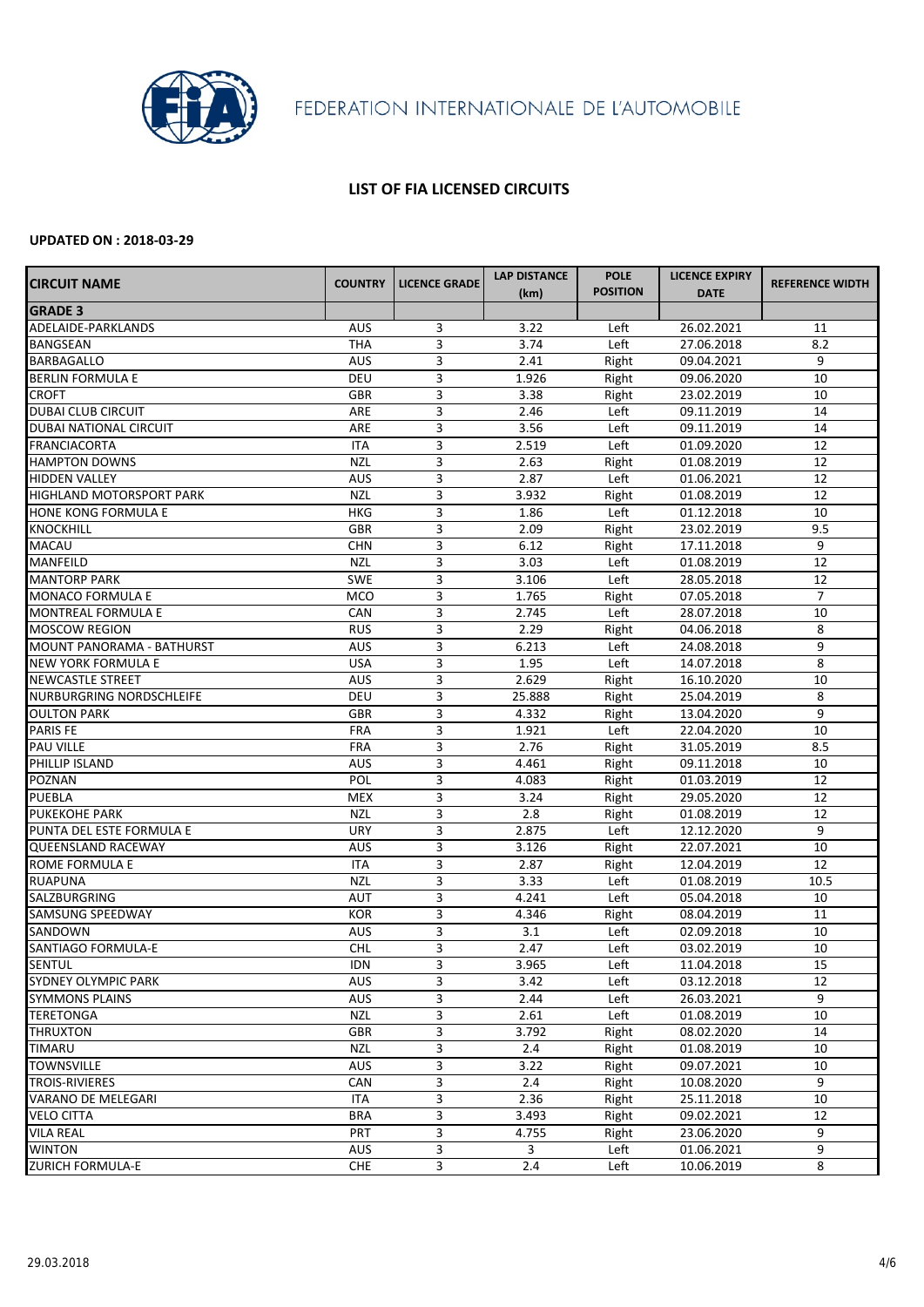

## **LIST OF FIA LICENSED CIRCUITS**

| <b>ICIRCUIT NAME</b>           | <b>COUNTRY</b> | <b>LICENCE GRADE</b> | <b>LAP DISTANCE</b><br>(km) | <b>POLE</b><br><b>POSITION</b> | <b>LICENCE EXPIRY</b><br><b>DATE</b> | <b>REFERENCE WIDTH</b> |
|--------------------------------|----------------|----------------------|-----------------------------|--------------------------------|--------------------------------------|------------------------|
| <b>GRADE 4</b>                 |                |                      |                             |                                |                                      |                        |
| <b>AHVENISTO</b>               | <b>FIN</b>     | 4                    | 2.84                        | Left                           | 11.05.2019                           | 9                      |
| <b>AUTO 24 RING</b>            | <b>EST</b>     | 4                    | 3.172                       | Left                           | 13.06.2019                           | 12                     |
| FALKENBERG                     | <b>SWE</b>     | 4                    | 1.844                       | Left                           | 22.04.2020                           | 10                     |
| <b>GOODWOOD</b>                | <b>GBR</b>     | 4 Historic           | 3.83                        | Right                          | 30.08.2019                           | 10                     |
| <b>JYLLANDS-RINGEN</b>         | <b>DNK</b>     | 4                    | 2.3                         | Right                          | 30.05.2019                           | 15                     |
| <b>KNUTSTORP</b>               | <b>SWE</b>     | 4                    | 2.07                        | Left                           | 11.06.2018                           | 12                     |
| <b>MONDELLO PARK</b>           | IRL            | 4                    | 3.503                       | Left                           | 01.10.2020                           | 11                     |
| NANJING WANTRACK INTERNATIONAL | <b>CHN</b>     | 4                    | 2.014                       | Right                          | 25.07.2019                           | 10                     |
| PEMBRAY                        | <b>GBR</b>     | 4                    | 2.343                       | Left                           | 21.09.2019                           | 11                     |
| <b>SMOLENSK</b>                | <b>RUS</b>     | 4                    | 3.362                       | Left                           | 24.05.2018                           | 12                     |
| SONGDO                         | <b>KOR</b>     | 4                    | 2.26                        | Left                           | 20.05.2019                           | 11                     |